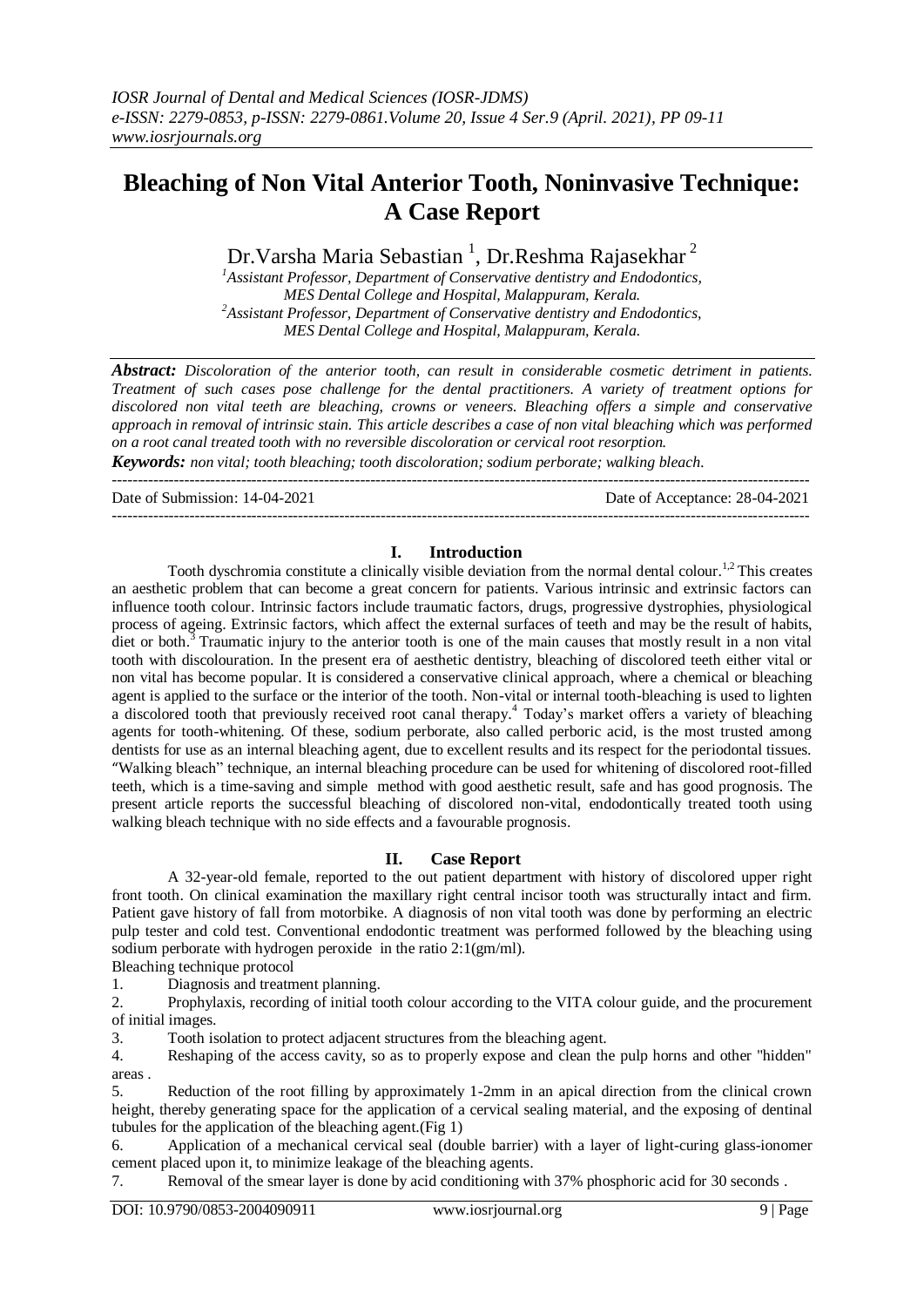- 8. Application of the bleaching agent. A paste consisting of sodium perborate and 3% hydrogen peroxide  $(H_2O_2)$ , was applied in the pulp chamber.<br>9. Temporary filling with cavit(3M
- Temporary filling with cavit(3M).
	- 10. Occlusal adjustment.

Bleaching agent was replaced every 1 week and the procedure was repeated until desired results were obtained. Clinical evaluation was recorded by comparing the tooth shade with its original one before treatment using the Vita porcelain shade guide and photographs



Fig 1: immediate post obturation radiograph with gutta percha removed 2mm below CEJ



Fig 2: Discoloured maxillary right central incisor



Fig 3: Post bleaching appearance after 2 weeks